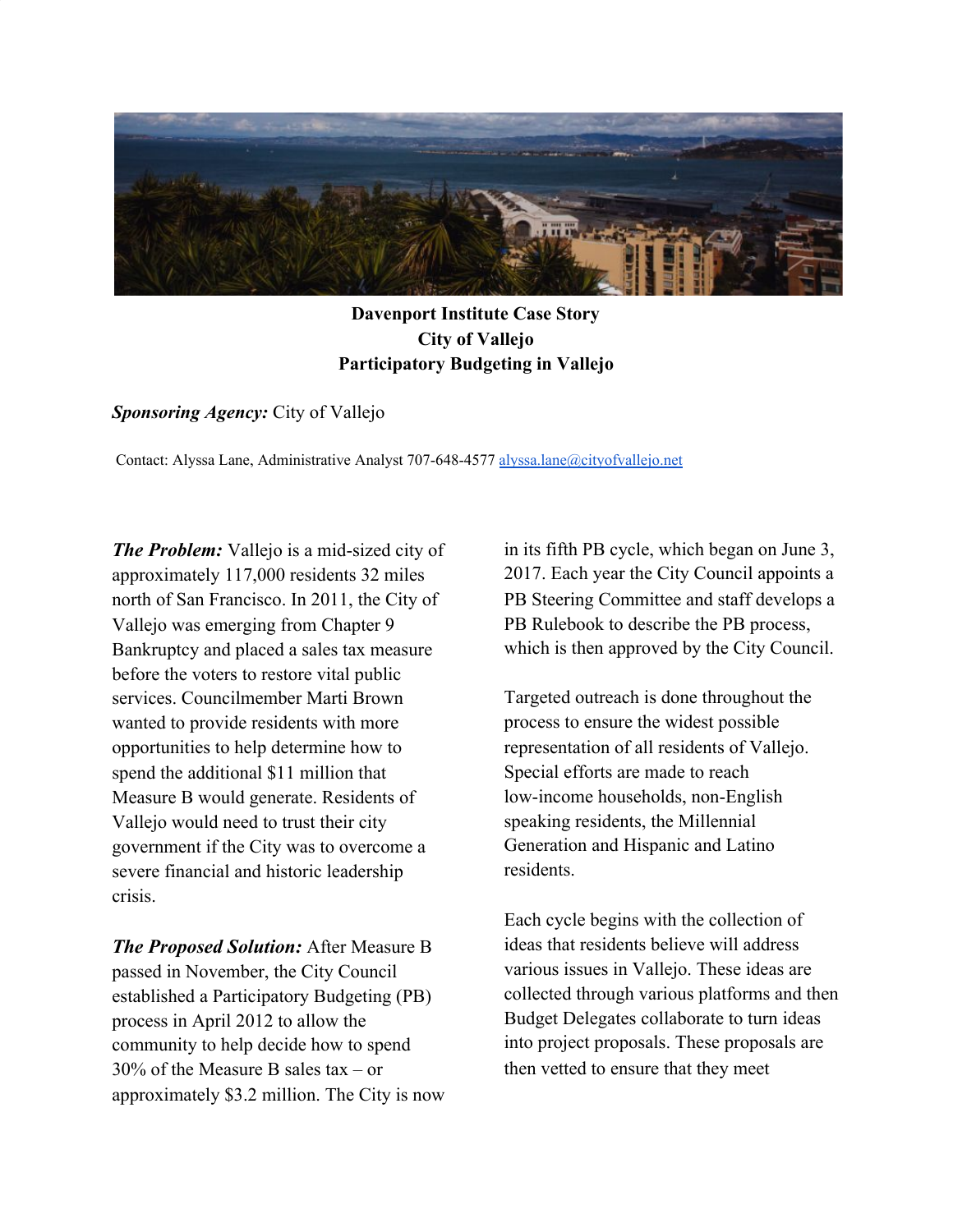minimum requirements set forth in the PB Rule Book.

Residents are given the opportunity to vote on the proposed projects, and the projects that receive the highest votes are then submitted to the City Council for approval. Residents as young as 14 years old are encouraged to vote for their preferred projects. After proposals are funded, City departments, other agencies and/or non-profit partners implement the approved projects.

## *Goals:*

 1. Improve our city (infrastructure, quality of life, safety, city profile and civic pride)

 2. Engage our city (ensure that the underrepresented in the community are engaged and heard)

 3. Transform democracy (develop leadership from the bottom up and build deeper connections between residents, neighborhoods and communities)

 4. Open up government (increase transparency, accountability and collaboration)

*Outputs:* In each of the previous four PB cycles, between 400 and 600 residents have participated in 7-10 Budget Assemblies in two month periods. Between 500 and 830 ideas for projects have been generated each cycle. Approximately one hundred residents have volunteered per PB cycle to become Budget Delegates, and up to 4,200 people have voted on the projects. Each year the

City Council has approved and funded between  $$1 - 3.3$  million in projects. The entire process has involved a wide cross-section of Vallejo residents who are representative by race, income and age of the highly diverse City's population.

*Outcomes:* Over thirty projects have been approved and funded in infrastructure, public safety, social services, public art, education and youth services. They are being or have been implemented by the City, partner agencies and community-based non-profits. Some of these projects would not necessarily have been funded through the usual City Council budgeting process. These projects improve the overall quality of life in Vallejo and are reflective of stakeholder and community interests.

The City has noted that quite a few PB participants have volunteered for service on City commissions, boards and committees. Although public participation in the overall City budget remains about the same, thousands of Vallejo stakeholders provide input and prioritize potential projects for Council consideration through the PB process. PB is making the city government more representative of the population as a whole. Also, new people become involved in PB each year.

Vallejo has attracted positive media attention for its PB innovation and has won awards

nationally and in California reflecting well on its civic progress. It has strengthened relationships between the community and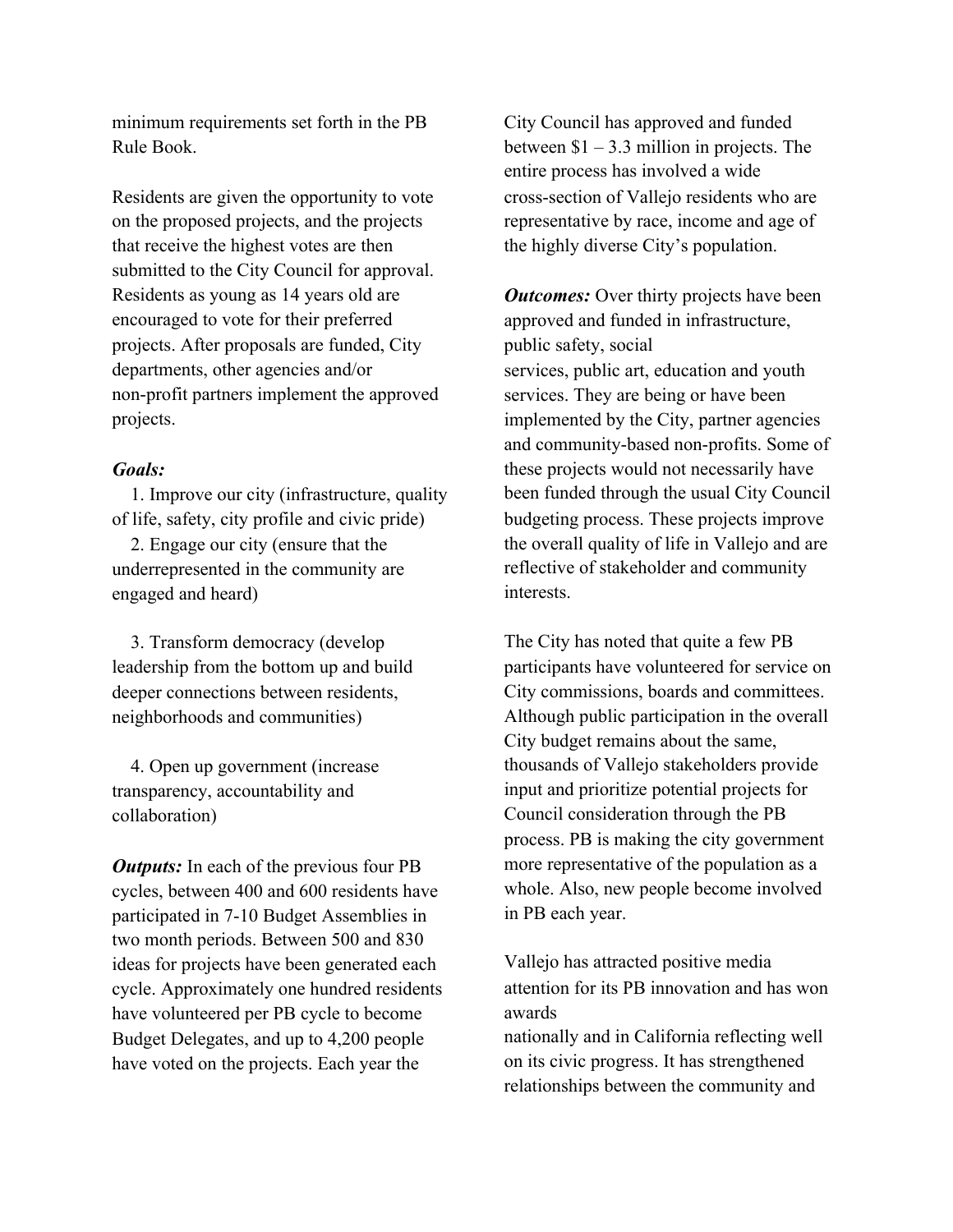city government and has become a source of civic pride. PB is no longer viewed as a special project in Vallejo. Instead, it is part of a larger commitment by the City to effective civic engagement.

*Lessons Learned:* Be sure of your agency's capacity to administer the PB process before undertaking it. It can be administratively intensive. You need adequate time, funding and staffing to do it right. Also, the elected leaders must be comfortable with PB.

Eligibility guidelines for projects should be well defined, easily understood and spelled out to avoid confusion and frustration and to be certain that they meet legal requirements for the use of public funds.

Similarly roles and responsibilities for volunteers, committee members and City staff should be clearly defined in a rulebook.

"Campaigning" by volunteers for their favorite projects should be discouraged. Volunteers are encouraged to promote the overall PB process, and Steering Committee members are prohibited from project campaigning.

Targeted outreach for demographic groups less likely to participate is key.

Invest enough time to vet projects before they appear on the ballot. This may mean involving City staff from relevant departments sooner to assist the volunteers in shaping the projects.

Make voting simple and clear. Get the rules straight.

PB is about more than consultation – it's about collaborative decision-making. Be sure to act in accordance with this principle to maintain public trust.

Vet partner agencies and non-profits for suitability for this program and define their roles and commitments clearly from the start. Pre-qualify non-City implementing partners to address capacity issues early.

Don't overburden volunteers with bureaucracy and use them and resources wisely based on data. Go to where the people are. Use existing events to engage the public rather than stand-alone meetings.

On-line voting offers convenience, but may skew towards already overrepresented groups and demographics.

Utilize existing guidelines (such as CDBG) to address community need.

Reward volunteers with non-work events – everyone loves ice cream.

*What can be replicated?* Vallejo believes that most cities can replicate all or parts of PB with similar benefits and results. The City was in the depths of a fiscal and governance crisis the likes of which few cities face when it undertook PB. Moreover, lessons learned in Vallejo and elsewhere make implementing it in other cities more